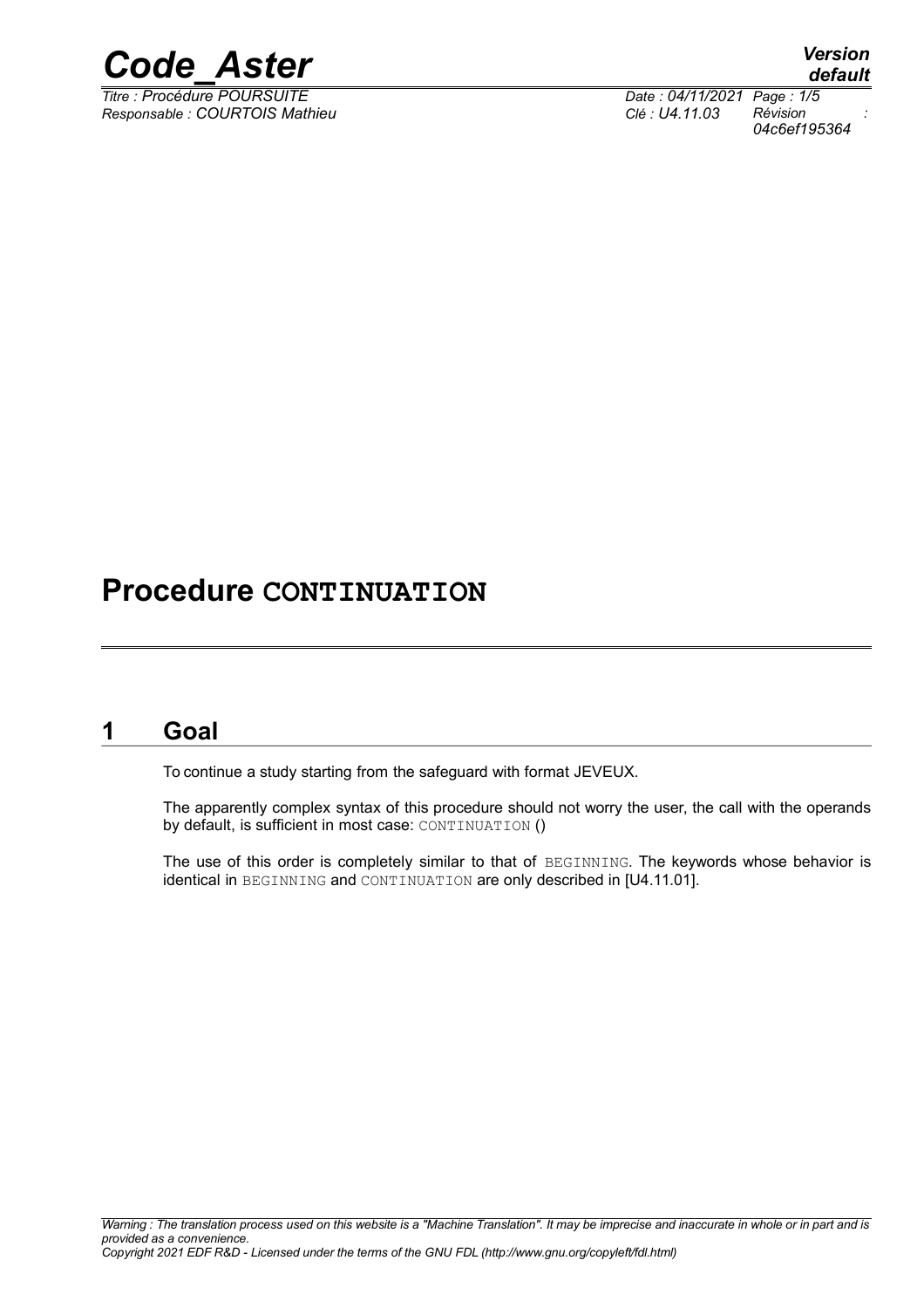*Titre : Procédure POURSUITE Date : 04/11/2021 Page : 2/5 Responsable : COURTOIS Mathieu Clé : U4.11.03 Révision :*

*04c6ef195364*

### **2 Syntax**

| CONTINUATION |                                                                                                                       |                                                                                                                                                                                                                                                                                                                                                                                                                                                                                                                                                                                                                                                                                           |                                 |
|--------------|-----------------------------------------------------------------------------------------------------------------------|-------------------------------------------------------------------------------------------------------------------------------------------------------------------------------------------------------------------------------------------------------------------------------------------------------------------------------------------------------------------------------------------------------------------------------------------------------------------------------------------------------------------------------------------------------------------------------------------------------------------------------------------------------------------------------------------|---------------------------------|
|              | $\sqrt{2}$ IMPR_MACRO = / $'NOT'$ ,                                                                                   | / $'YES'$ ,                                                                                                                                                                                                                                                                                                                                                                                                                                                                                                                                                                                                                                                                               | [DEFECT]                        |
|              | $\Diamond$ LANG = Lang,                                                                                               |                                                                                                                                                                                                                                                                                                                                                                                                                                                                                                                                                                                                                                                                                           | [TXM]                           |
|              |                                                                                                                       | $\Diamond$ BASE = F ( $\blacklozenge$ FILE = 'VOLATILE',                                                                                                                                                                                                                                                                                                                                                                                                                                                                                                                                                                                                                                  |                                 |
|              |                                                                                                                       | $\Diamond$ /   LONG ENRE= lenr,<br>  NMAX ENRE= nenr,<br>  LONG REPE= lrep,                                                                                                                                                                                                                                                                                                                                                                                                                                                                                                                                                                                                               | $[\;1]$<br>$[\;1\;]$<br>$[\;1]$ |
| ♦            | $\begin{array}{ccc} \texttt{CODE} & = & / & \texttt{'NOT'} \texttt{,} \\ & / & \texttt{'YES'} \texttt{,} \end{array}$ | $\,$ , $\,$                                                                                                                                                                                                                                                                                                                                                                                                                                                                                                                                                                                                                                                                               | [DEFECT]                        |
|              |                                                                                                                       | $\Diamond$ ERROR = $_F$ ( ERREUR $_F$ = / 'ABORT', [DEFECT]<br>/ $'$ EXCEPTION',                                                                                                                                                                                                                                                                                                                                                                                                                                                                                                                                                                                                          |                                 |
|              | IGNORE ALARM = $1$ vale,                                                                                              | $\,$ , $\,$                                                                                                                                                                                                                                                                                                                                                                                                                                                                                                                                                                                                                                                                               | [1 K N]                         |
|              |                                                                                                                       | $\begin{array}{ccccccccc} \Diamond & \text{DEBUG} & = & \mathbb{F} & ( & \Diamond & \text{JXVERI} & = & & / & \text{YES} \text{ \textit{ \end{array} \text{ \textit{ \end{array} \text{ \textit{ \end{array} \text{ \textit{ \end{array} }} \text{ \textit{ \end{array} \text{ \textit{ \end{array} }} \text{ \textit{ \end{array} } \text{ \textit{ \end{array} } \text{ \textit{ \end{array} } \text{ \textit{ \end{array} } \text{ \textit{ \end{array} } \text{ \textit{ \end{array} } \text{ \textit{ \end{array} } \$<br>$\Diamond$ ENVIMA = $\angle$ TEST',<br>$\Diamond\hspace{0.1in} \text{JEVEUX}\ =\ \hspace{1.2in} /\hspace{0.1in} \text{YES}\text{'}\text{,}$<br>/ $'$ NOT', | $[1$ Kn]                        |
| $)$ ,        |                                                                                                                       | $\lozenge \quad \text{SDVERI} \ = \quad \quad / \quad \text{'YES'} \, ,$                                                                                                                                                                                                                                                                                                                                                                                                                                                                                                                                                                                                                  |                                 |
|              |                                                                                                                       | $\Diamond$ MESURE TEMPS = F ( to see order BEGINNING),                                                                                                                                                                                                                                                                                                                                                                                                                                                                                                                                                                                                                                    |                                 |
| $\Diamond$   |                                                                                                                       | MEMORY = $F$ (  to see order BEGINNING),                                                                                                                                                                                                                                                                                                                                                                                                                                                                                                                                                                                                                                                  |                                 |
|              |                                                                                                                       | $\Diamond$ RESERVE CPU = F ( / VALE = vale<br>/ PERCENTAGE = pcent                                                                                                                                                                                                                                                                                                                                                                                                                                                                                                                                                                                                                        | [R]<br>[R]                      |
| $\lambda$    |                                                                                                                       | $\Diamond$ LIMIT = / bv,<br>/ 900.<br>$)$ ,                                                                                                                                                                                                                                                                                                                                                                                                                                                                                                                                                                                                                                               | [R]<br>[DEFECT]                 |
|              |                                                                                                                       |                                                                                                                                                                                                                                                                                                                                                                                                                                                                                                                                                                                                                                                                                           |                                 |

*default*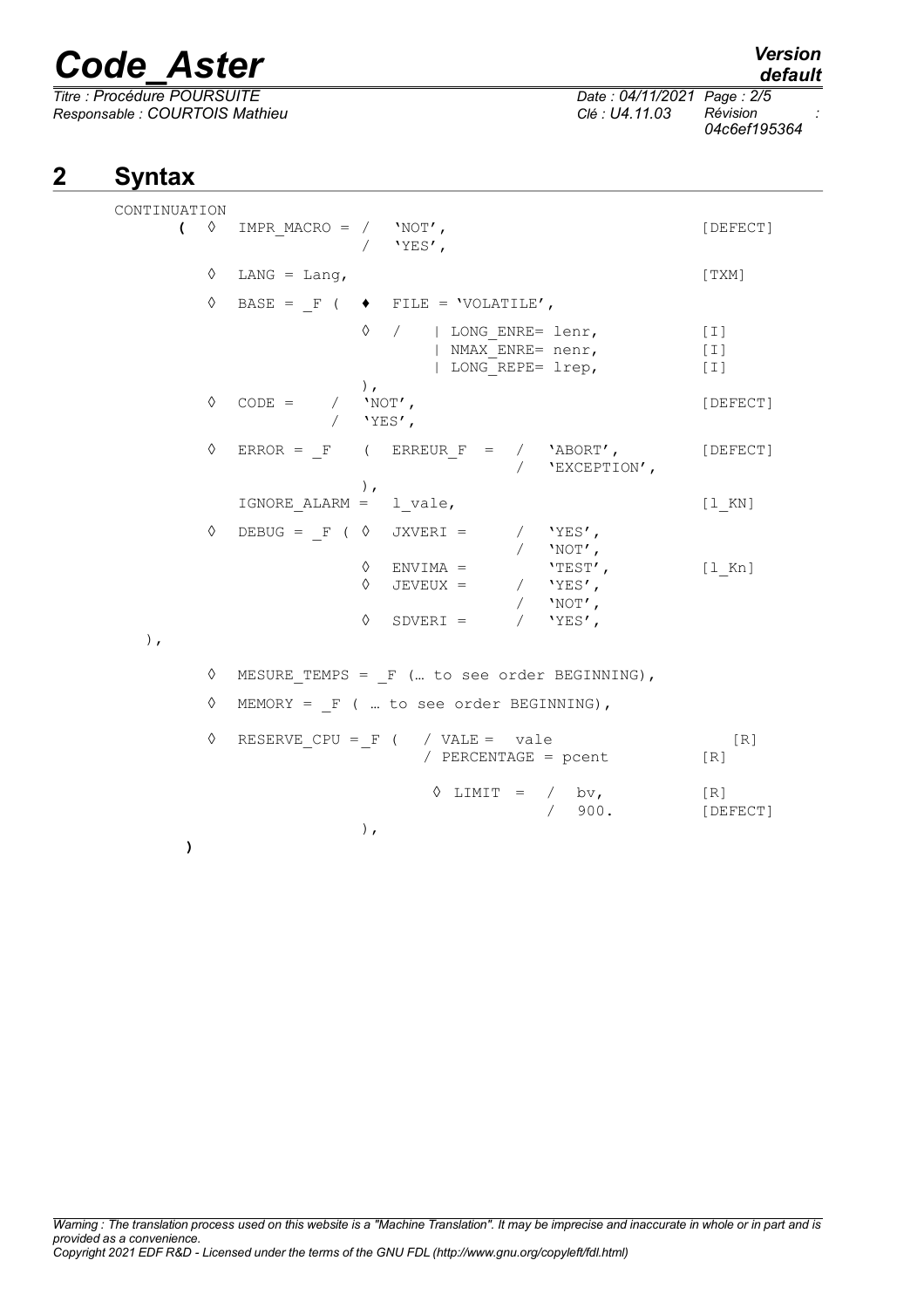*Titre : Procédure POURSUITE Date : 04/11/2021 Page : 3/5 Responsable : COURTOIS Mathieu Clé : U4.11.03 Révision :*

*04c6ef195364*

## **3 Principle of operation**

This procedure affects, moreover, the resources memory necessary to the continuation of calculation.

The operands of the order are homologous with those of the procedure BEGINNING [U4.11.01]. They make it possible to specify certain resources allocated to the new execution.

The study carried out previously continues with a set of orders starting with CONTINUATION and ending in END [U4.11.02].

Procedure CONTINUATION who is carried out carries out the following tasks:

- definition of the logical units of the files used in impression,
- allowance of the files associated with the databases managed by JEVEUX,
- reading of the catalogues of orders but not of the catalogues of the elements which were recopied on the database during the first execution.

The operands are to be used to divert the various files on numbers of logical unit different from the affected numbers by default or to adjust certain parameters of files.

The simple concepts of python (of variable type) created during a preceding execution are preserved in a file associated with base JEVEUX (pick.\*). During the execution of the procedure CONTINUATION these concepts are regenerated and can thus be used under the name under which they were created.

#### **Notice**

*Are not saved in pick, the python objects of the type classifies, function and type. See the paragraph Examples for a possible mode of use.*

### **4 Operands**

S keywords LANG and DEBUG are identical to those of the procedure BEGINNING [U4.11.01].

The keyword BASE is different for the procedure CONTINUATION.

### **4.1 Keyword BASE**

### $BASE =$

The functionality of this keyword is to redefine the values of the parameters of the files of direct access associated with the "database" if one does not wish to use those fixed by default. The maximum size of the associated files, and consequently the maximum number of recordings, can be redefined using the parameter passed on the command line behind the keyword

In mode CONTINUATION, certain characteristics of the base TOTAL cannot be modified any more. Values by default of the parameters associated with the databases

| <b>BIRD</b> |       |         |  |  |  |
|-------------|-------|---------|--|--|--|
| NMAX ENRE   | 62914 |         |  |  |  |
| LONG ENRE   | 100   | K words |  |  |  |
| LONG REPE   | 2000  |         |  |  |  |

The word is worth 8 bytes out of platform 64 bits and 4 bytes out of platform 32 bits.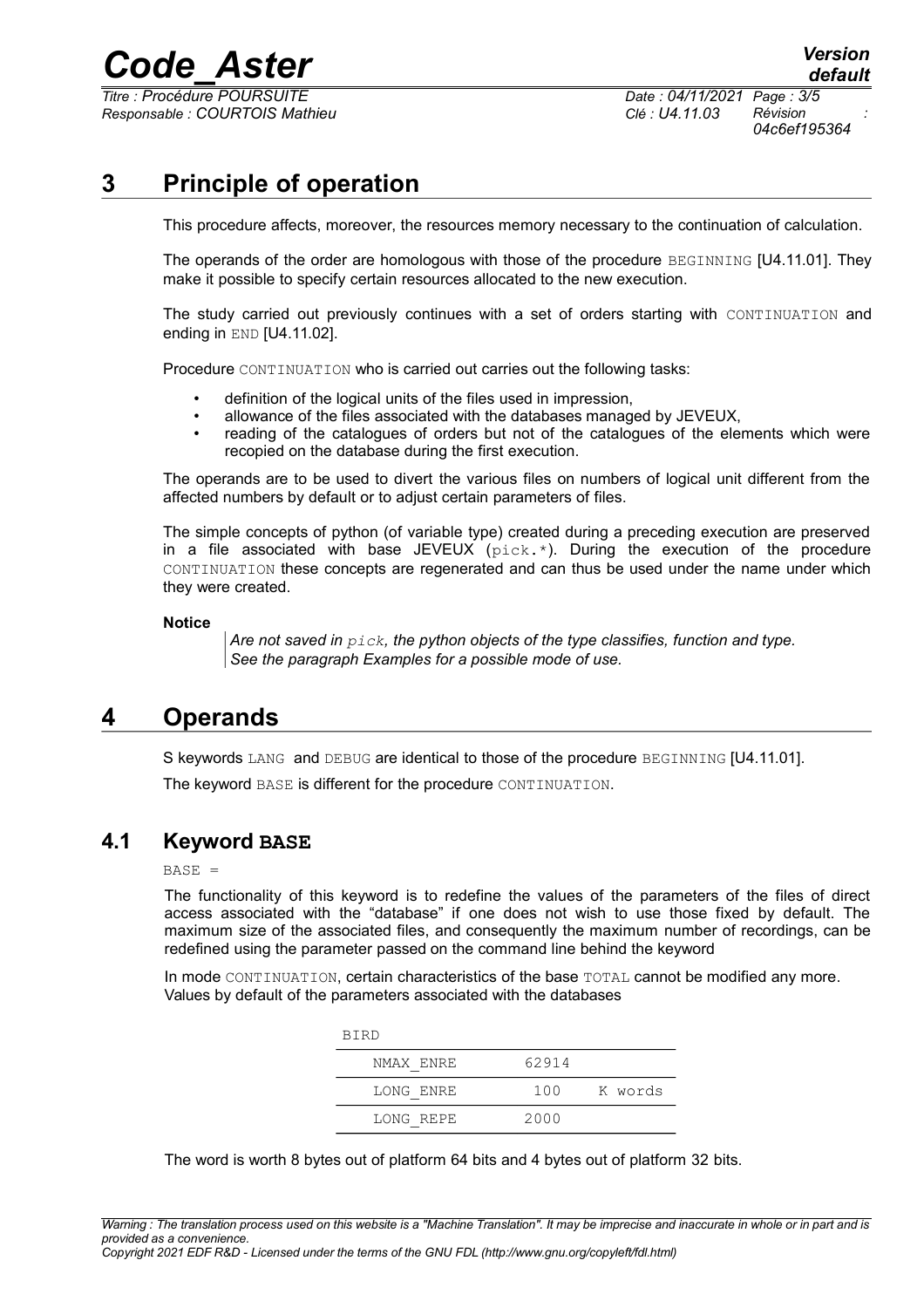*Titre : Procédure POURSUITE Date : 04/11/2021 Page : 4/5 Responsable : COURTOIS Mathieu Clé : U4.11.03 Révision :*

*04c6ef195364*

Under Linux 64, procedure CONTINUATION, with the values by default, a file of direct access of at the maximum will allocate 62914 recordings of 100 *Kmot* (it *K* is worth 1024 ) for the base 'VOLATILE'.

### **Note:**

*The real size of the file is dynamic; it depends on the volume of information to store indeed. Cette size is limited by the conditions of operating and a parameter preset among the values characterizing the platform. On the platform of Linux reference 64 bits, the size initial at 48 Go is fixed. This value is used to dimension 2 objects used by the manager of memory, it will be modified automatically in the course of execution if need be. It is possible of modifier this value while passing an argument on the command line of achievable behind the keyword " - max\_base size" where size is an actual value measured out of Mo.*

*For the Total base, which can be saved and re-used in data of a calculation, maximum size initial in "CONTINUATION" is preserved such as it is if the parameter " --max\_base" is not used, but perhaps not redefined with the need for this manner.*

### **4.1.1 Operand FILE**

 $FILE =$ 

Reference symbol of the base considered.

Only the parameter of the database 'VOLATILE' can be redefined.

### **4.1.2 Operands LONG\_ENRE/NMAX\_ENRE/LONG\_REPE**

Definition of the parameters of the database (files of direct access).

/ | LONG\_ENRE = lenr

lenr is the length of the recordings in *Kmots* files of direct accesses used.

#### **Note:**

*The manager of memory JEVEUX uses this parameter to determine two types of objects: the large objects which will be cut out in as many recordings as necessary, and the small objects which will be accumulated in a plug of the size of a recording before being discharged.*

| NMAX\_ENRE = nenr

nenr is the number of recordings by default, this value is given from LONG ENRE and of an operating parameter under LINUX64 fixed at 12*Go* (51 539 607 552 bytes) for the maximum size of the file associated with a database.

#### **Note:**

*Two operands LONG\_ENRE and NMAX\_ENRE must be used with precaution, a bad use which can lead to the brutal stop of the program by saturation of the files of direct access. Coherence enters maximum size of the file and the value resulting from the product of the two parameters LONG\_ENRE and NMAX \_ENRE is checked at the beginning of execution.*

| LONG\_REPE = lrep

lrep is the initial length of the repertoire (maximum number of addressable objects by JEVEUX), it is managed dynamically by the manager of memory which extends the size of the repertoire and all the associated system objects as needs.

### **4.2 Keyword CODE**

This keyword makes it possible to activate the generation of the file .code. Held with the CAS-tests, this keyword is a version simplified of the keyword CODE of BEGINNING.